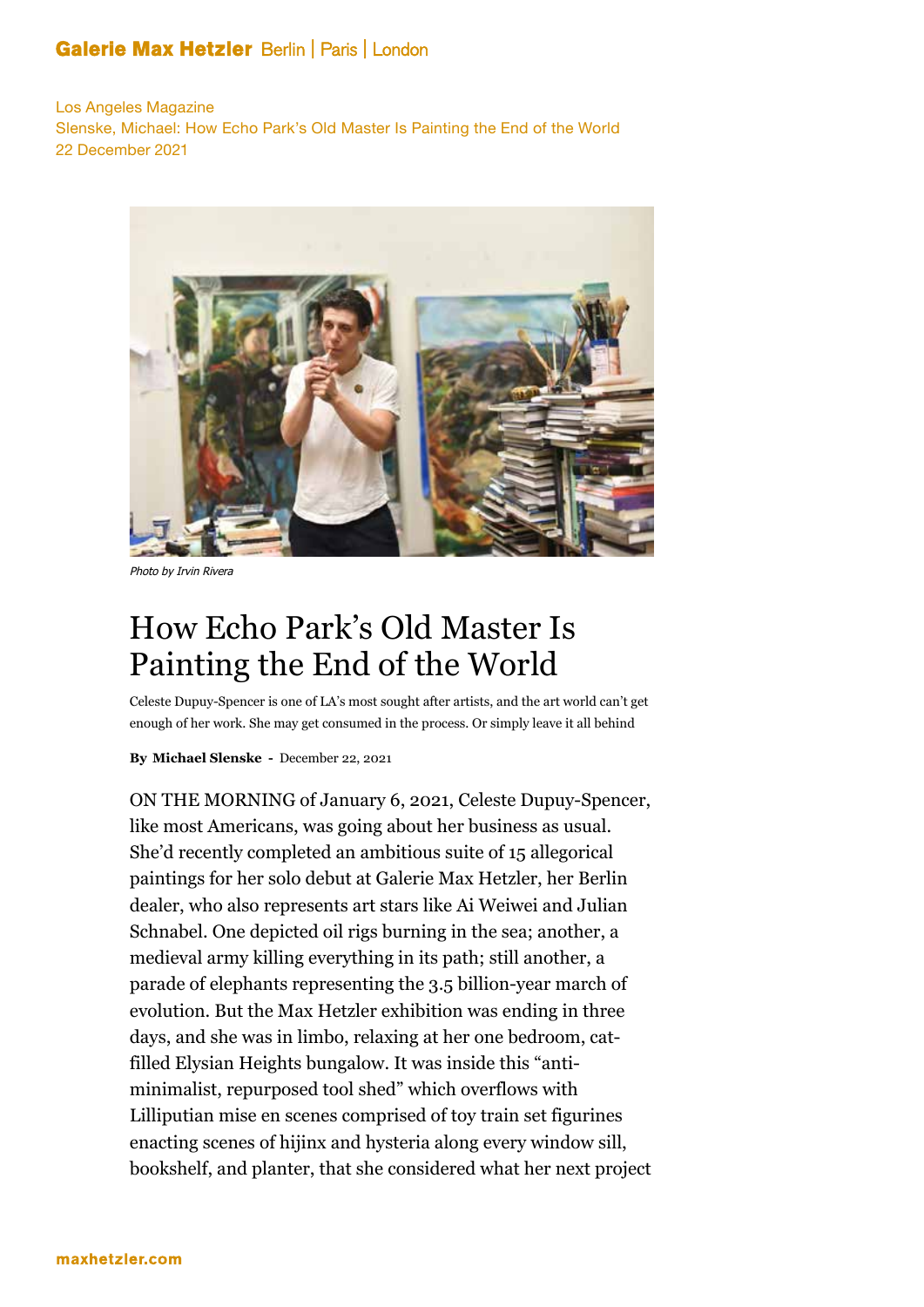might be. Dupuy-Spencer listened to NPR that morning, smoked one of the day's first Marlboro Reds, and struggled to come up with an idea for a new painting for a February group show in Brussels with her primary dealer, Nino Mier. "I just didn't have an idea," she says. "I was a completely depleted person."

Listening to the radio blare reports of an angry mob of Trump supporters storming the U.S. Capitol, she took to her laptop—she doesn't own a television—and began feverishly scrolling CNN, Democracy Now!, and YouTube for videos of the rioters. She was consumed by the day's events but reluctant to use them as subject matter, even though she's become known for "painting the news"—a label she understands but rejects.

"I feel like I'm sort of tracking an animal," she says of her process which may incorporate a wash from Caravaggio, a background from Thomas Cole's *Course of Empire* countless passages from the Bible to conjure everything from demon-possessed police officers enacting state violence to toppled Confederate monuments to her friends and lovers in the LGBTQ+ scene to the unending carnage of late-stage capitalism. These paintings can take months, if not years, to complete—she might make 50 in a year but only a dozen or so ever make it out of her studio—and she finishes them by working upwards of 50 hours at a time, or until she sees visions and/or physically collapses, hopefully onto one of the dusty shag rugs she has spread around her 400 square foot studio. Despite this glacial process, she felt a certain urgency in the wake of January 6.

"I couldn't stop looking at this blank canvas and going, 'No fucking way am I painting the Capitol,'" she recalls. But she also felt she knew the people she was watching on her computer screen. In them, she saw the working-class folks she'd grown up with in New York's Hudson Valley and those she'd once gotten clean with while in rehab two decades later in New Orleans.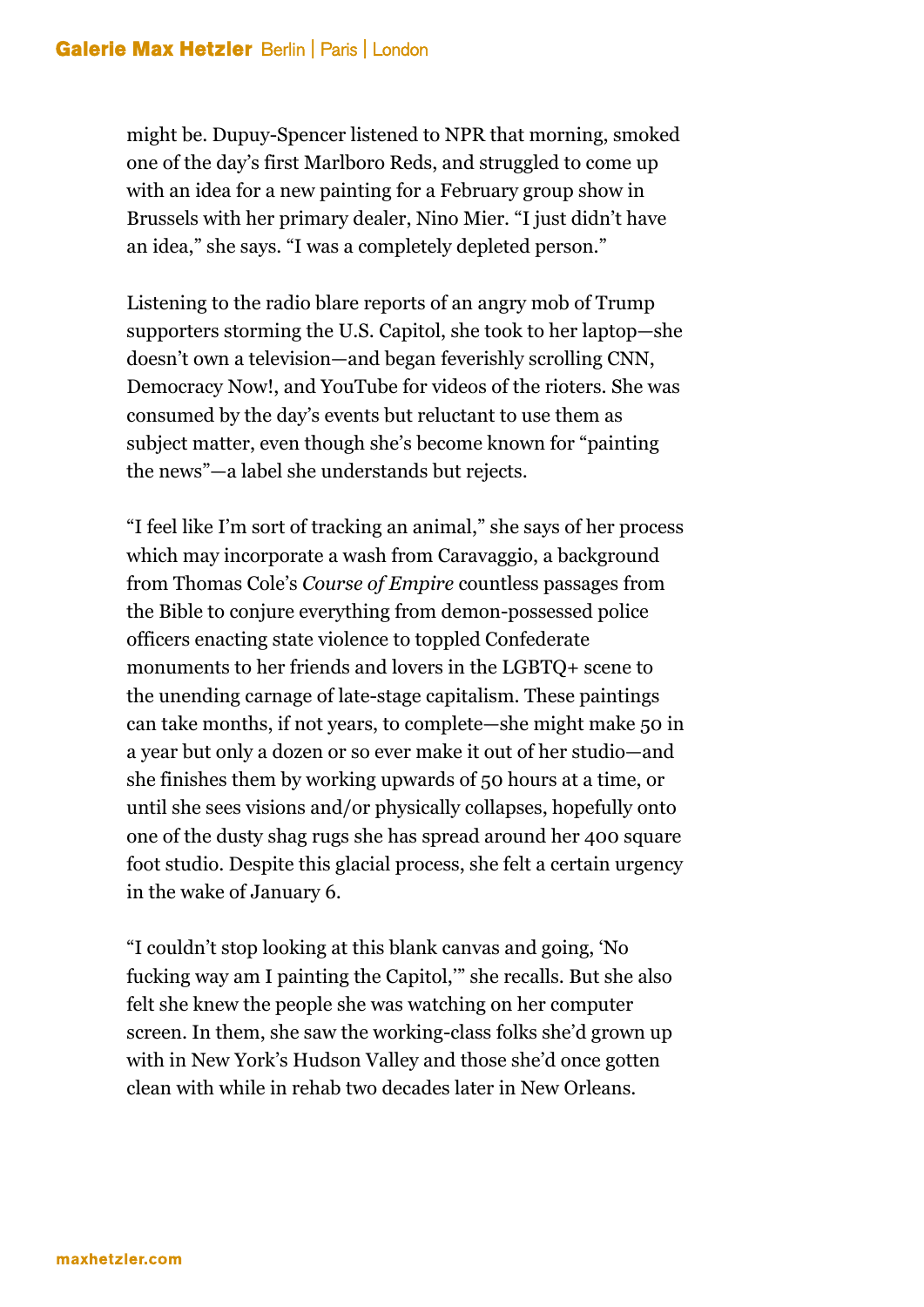## **Galerie Max Hetzler Berlin | Paris | London**



Photo courtesy of Nino Mier Gallery and Celeste Dupuy-Spencer

For a week after the riot, Dupuy-Spencer stewed in her own discomfort and then began dissecting art-historical crowd paintings—Christ's Entry into Brussels in 1889 (1888) by James Ensor and Tintoretto's Moses Drawing Water from the Rock (1577)—to find an entry point into a canvas that would become her own totemic summation of the insurrection. After weeks of two-day-on, one-day-off sessions, a sprawling Boschian stew of muddied Fauvist fury had emerged: Proud Boys, QAnoners, and faceless insurrectionists in flak jackets, gas masks, MAGA hats, and T-shirts that read "God Guns & Trump" and "Camp Auschwitz," swirled together in a miasmic field of mayhem. She knew the Capitol painting was finished after she painted "DNC" over a restaurant created by the titular characters in the Lewis Carroll poem "The Walrus and The Carpenter" who lead unwitting oysters to their death, a final nod to the "delicious woke shame" of liberals she finds "very self aggrandizing." As she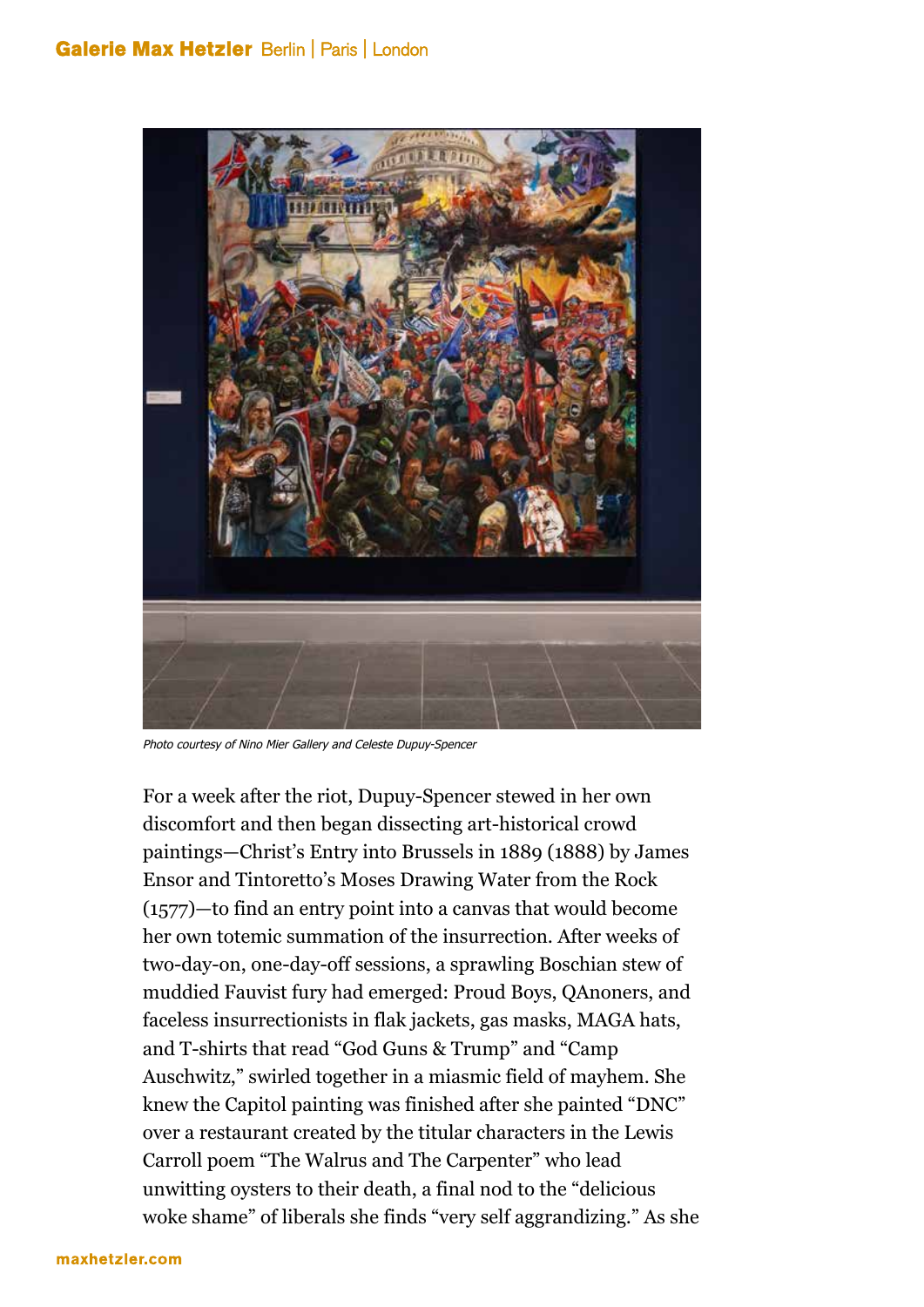later told one reporter, "There are monsters on all sides."

The resulting painting, Don't You See That I Am Burning (2021) —shown this March in a one-work, three-week exhibition at Mier's in West Hollywood gallery—was greeted by the art world as nothing short of a masterpiece. Artnet dubbed the work "epic," while a Forbes critic said it "recalls Last Judgement paintings from the Renaissance by the likes of Michelangelo and Jan van Eyck."

To Mier, who is preparing for a solo show with Dupuy-Spencer at his Brussels space this fall, the overwhelming response was simply a product of the artist's tortuous, deep-diving process. "Celeste is the only painter I know who battles to maximum exhaustion with every work. It is absolute war in the studio. She has always had an incredible skill for the narrative and that narrative ability has evolved into more complicated subject matters and a combination of emotions, literature, spirituality, religion, politics, art history, painting in general, music and gender."

At 42, Dupuy-Spencer is poised to become one of the great American figurative painter—she's already one of the most respected (and collected) ascendant artists in L.A.—who has drawn comparisons to Kerry James Marshall, David Hockney, and one of her mentors, MacArthur genius Nicole Eisenman. Since her 2015 debut at Artist Curated Projects—the project space of her old friend, mentor, and eventual subject, the L.A. based conceptual artist Eve Fowler—Dupuy-Spencer's paintings have been acquired by the Whitney, the Hammer, LACMA, and SFMOMA. She's also completed the trifecta of top Stateside biennials with large groupings of her ambitious history paintings on display at the Hammer's 2017 Made in L.A. biennial and the 2017 Whitney Biennial for which The New Yorker dubbed her "a standout."

"Celeste doesn't shy away from really tragic, horrifying aspects of our culture," says Diana Nawi, who is co-curating (with LACMA's Naima Keith) the Prospect.5 biennial in New Orleans, where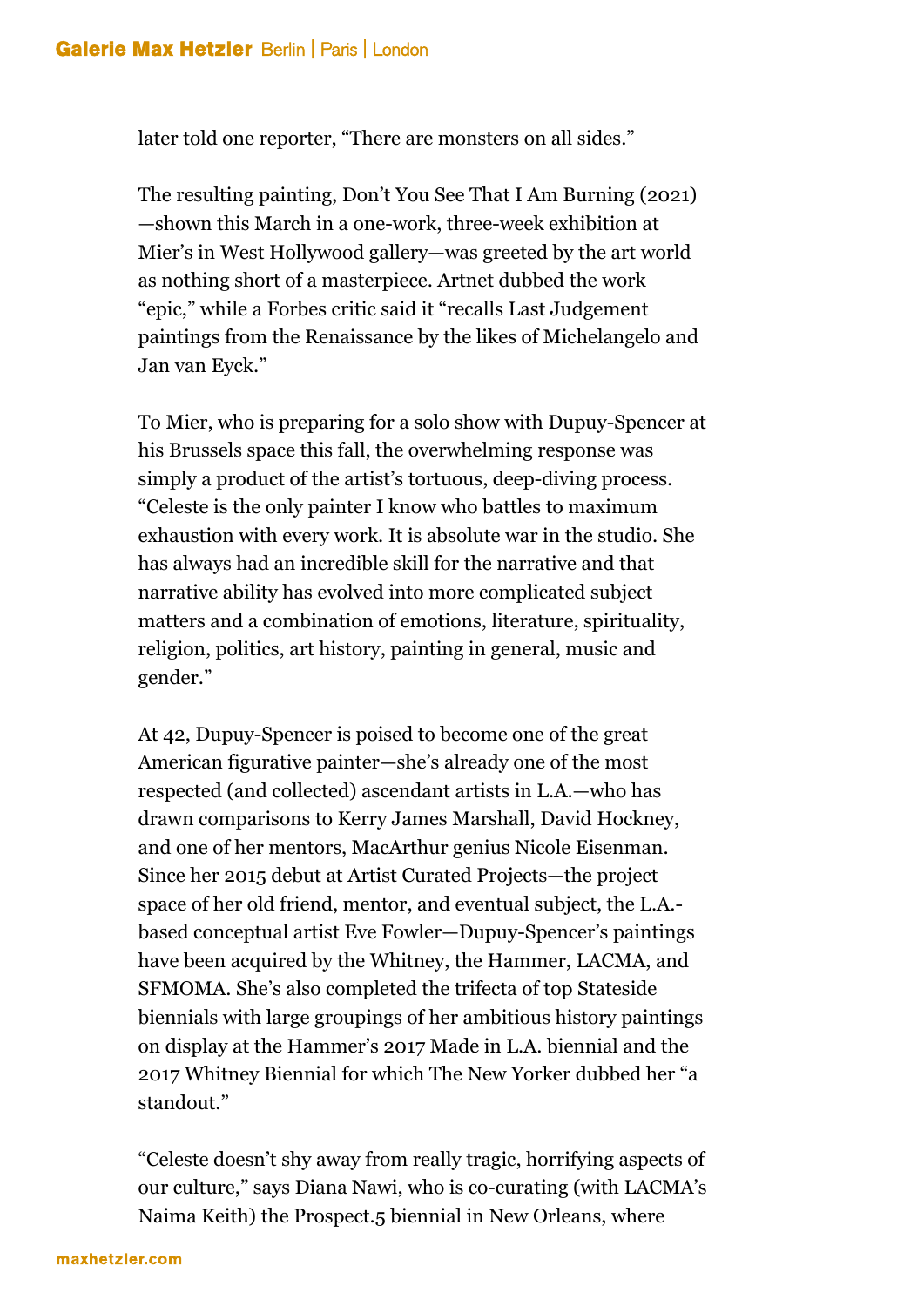Dupuy-Spencer is exhibiting the Capitol painting and a halfdozen others depicting "frenetic catastrophe" through January 23 at the Ogden Museum of Southern Art. "She's drawing on so many histories and cultural references and bodies of knowledge to create this really incredible document of now."

Despite the outwardly polemical nature of her oeuvre—a life-size painting on the wall in her studio of a young man donning tactical gear and an AR-15 isn't exactly welcoming, even if he's greeting mom and dad for dinner at the plantation house—the collecting class has been lining up behind the critics. Her larger paintings can fetch six-figure sums, and her collectors include MOCA board chair Maria Seferian, art publisher Benedikt Taschen, and gallerist Jeffrey Deitch, who compares the complexity of her paintings to "great novels." Saudi Crown Prince Mohammed bin Salman even attempted to buy a painting a few years back, of Dupuy-Spencer performing cunnilingus on an ex-girlfriend, prompting the artist to enact a "no fucking royalty" policy with her dealers. "Can you imagine?" she says with a laugh one late summer night in her studio. "What was he going to do with it?"

"I think she's almost like a journalist. She's investigating, probing," says Anne Ellegood, the former Hammer curator and current ICA LA director, who cocurated the 2017 Made in L.A. biennial. "She doesn't seem to think that there's any subject out of her wheelhouse. I just think she keeps getting better and better."

CELESTE DUPUY-SPENCER was born at Roosevelt Hospital in Midtown Manhattan almost exactly a year before John Lennon died there. Her father is New Yorker scribe and novelist Scott Spencer, acclaimed author of *Endless Love* (which Franco Zeffirelli turned into a 1981 film) who comes from a family of communist steelworkers in Chicago. Her mother, Coco Dupuy, is a descendent of New Orleans aristocracy with some talent of her own for painting (she illustrated Spencer's 1987 children's book, *The Magic Room*). A very accomplished self-portrait of Dupuy's still hangs in Dupuy-Spencer's home to this day.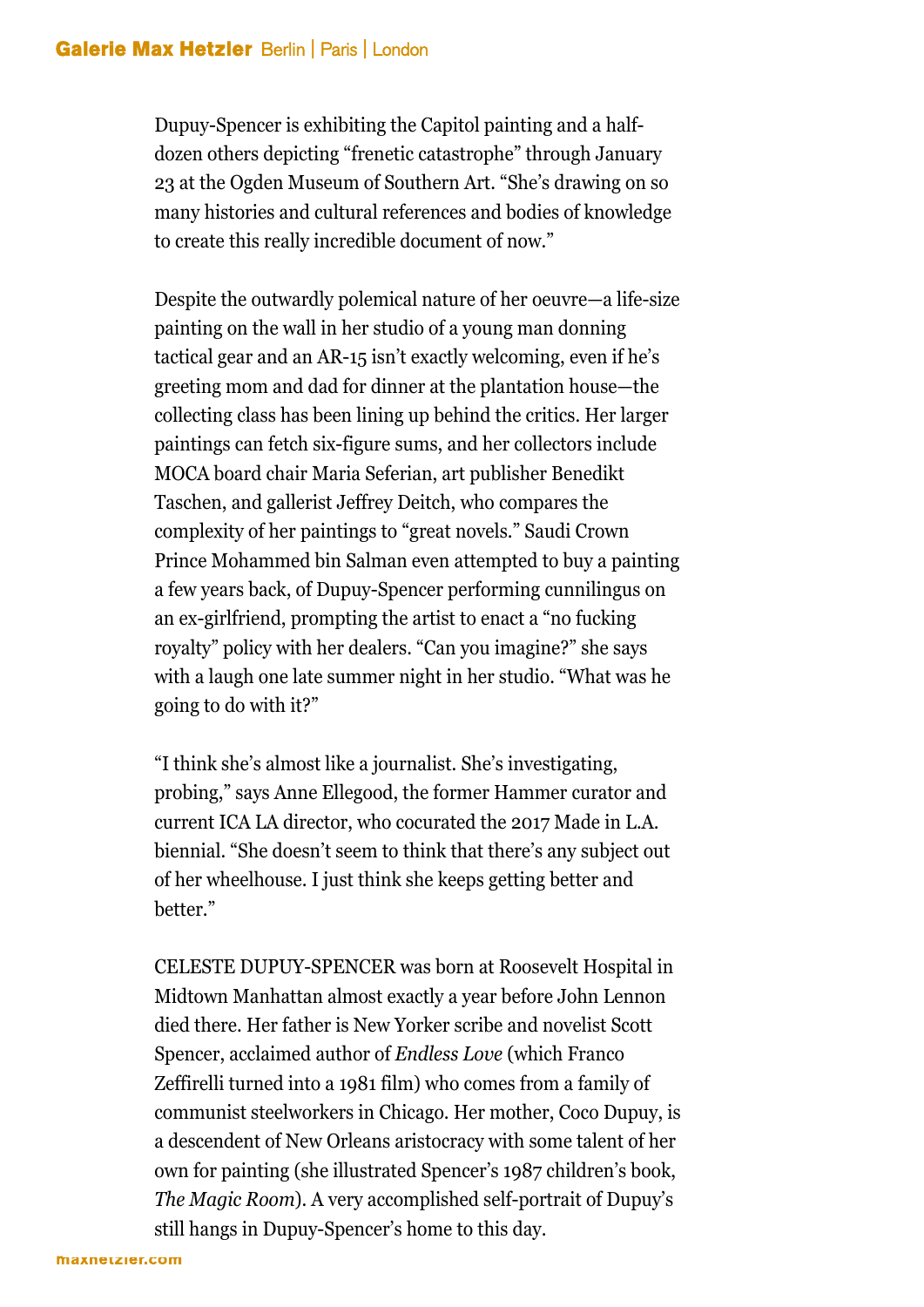Though she was born in the city to an artistic family, Dupuy-Spencer didn't grow up in upper-crust Manhattan; when she was three years-old her parents moved from the city to rural Rhinebeck, New York, once a working-class backwater and now an ultra quaint escape for Wall Street families and celebrities. Hers was not a close-knit clan. "We didn't do family dinners," she says, hinting at a lonely upbringing. She spent most of her days rummaging in the woods. Her parents divorced when she was 13. To escape what she calls the "core pain" of her adolescence, Dupuy-Spencer shaved the sides of her head and started wearing Metallica tees, Daisy Dukes, and a peace-sign necklace she got from her first boyfriend, Ralph DiMeo, a local boy from a working-class family. "We were madly in love," Dupuy- Spencer recalls. "We actually ran away together for a few days." But at around that same time, she began coming to terms with the fact that she was gay. "I had wild crushes on the girl babysitters," she says. As her lifelong pal, the L.A.-based artist and filmmaker Mariah Garnett, observes, "Celeste is a mess of contradictions."



maxhetzler.com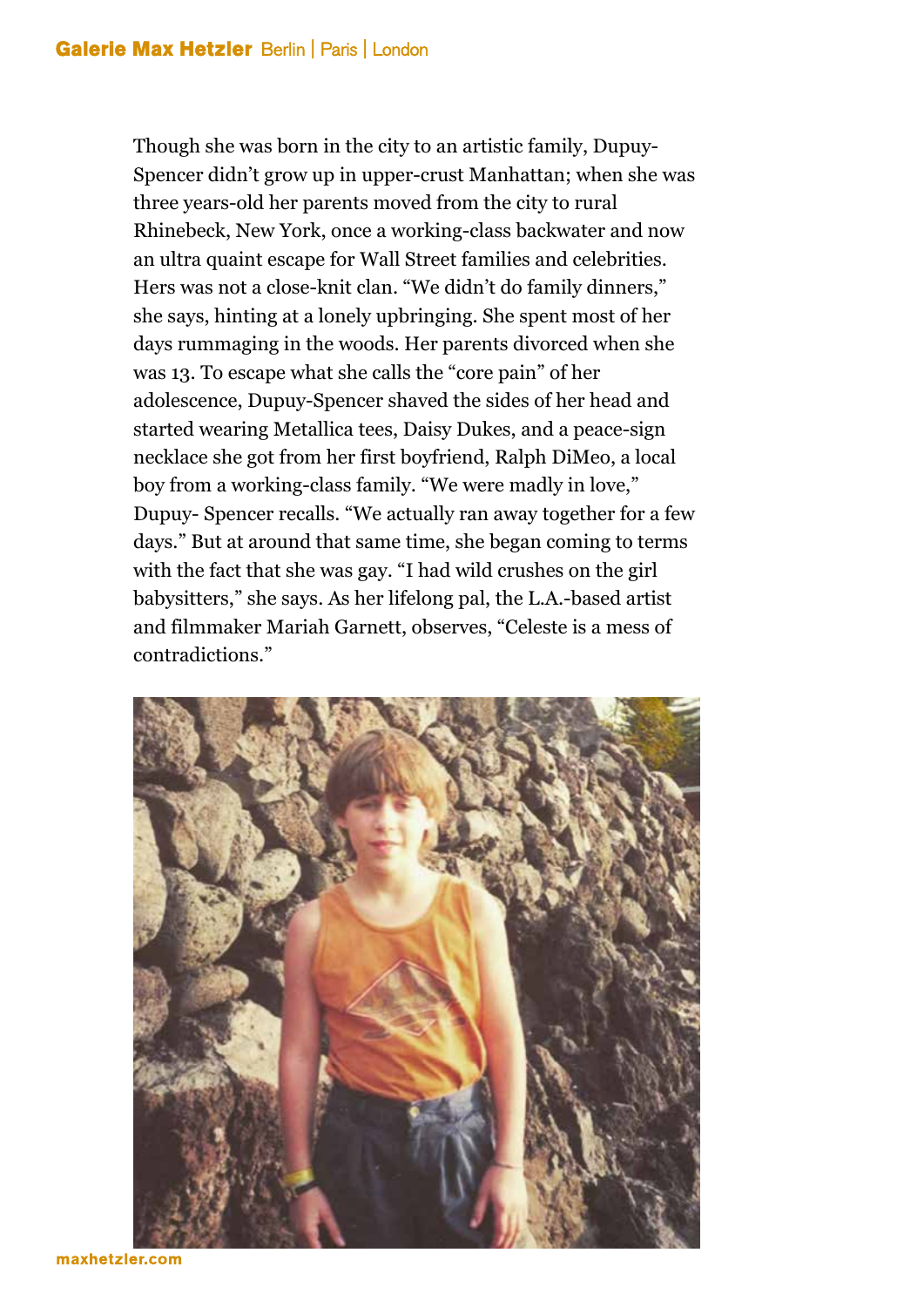Photo courtesy of Celeste Dupuy-Spencer

By the time she was 14, she'd also started experimenting with alcohol and drugs. It wasn't long before the experimentation careened out of control. "I started going to the bar at 14, maybe 13. I went all the time," she says of the old Rhinecliff Hotel, a landmarked inn and dive bar which Garnett called "an alcoholic cross section of the town."

By 17, she was shooting up heroin and at one point found herself taking a 24-hour bus ride to Cody, Wyoming, hitchhiking to the rodeo, only to detox on a cattle drive through the Colorado Rockies.

"I was doing a lot of drugs in my teens," she adds. "And having a lot of wild adventures. But I wasn't happy. And I wished I had someone looking out for me. I don't want to give the impression that I was a wild party kid. I wished I had that kind of freedom. But there was something self-destructive about how I did it."

After high school, she spent an unhappy year at the School of the Art Institute of Chicago, ended up in rehab, then found a job back in Rhinebeck working as a landscaper alongside her old drinking buddies at the Rhinecliff Hotel. She loved working outdoors with the land but says, "I did feel that, if I didn't go to school, I would regret it later."

Another friend from the Rhinecliff was working in the continuing education program at Bard College in Annandale-on-Hudson, so Dupuy-Spencer began studying art there, becoming friends with teachers Amy Sillman and Eisenman. "I wasn't thinking I'm going to be an artist—I was going to be a landscaper," she says.

By this time, though, she was estranged from her parents and was having a difficult time keeping up with her bills. She stopped paying her car insurance, failed to pay the fines on a delinquent traffic ticket, ended up briefly in jail, and ultimately was evicted from her apartment, leaving her sleeping in the boiler room of her studio building with her dogs, Oliver and Freeway.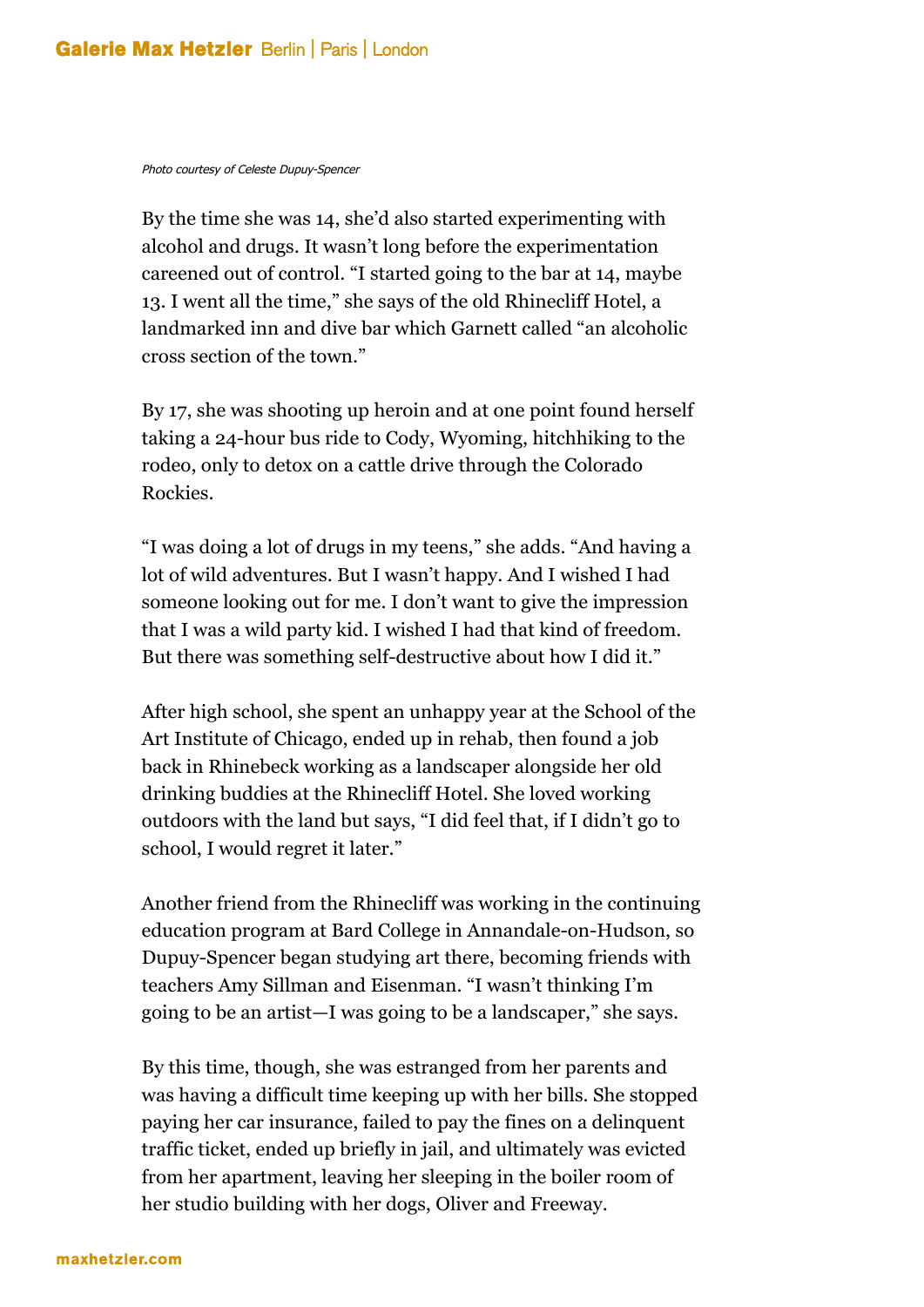"Nicole and Amy grabbed me one day in the middle of the hall and brought me into Amy's office and they were like, 'What the fuck? You're a really good painter and you're queer and you're a feminist. It's your responsibility to take this seriously.' No one had ever spoken to me like I had potential," says Dupuy-Spencer.



Photo by Irvin Rivera

She never graduated from Bard. She just took art classes until the college asked her to graduate or leave, and after she left she started dating the Bard-trained artist K8 Hardy. "She was really wild and fun and showed me around the swimming holes," says Hardy. "I see her as a collector of experiences. She sees the beauty in everyone that she paints and she brings out that sensibility and that humanity in her subjects."

On the heels of that relationship Dupuy-Spencer headed for New York City, joining a group of queer artists including Eisenman, A. L. Steiner, and Leidy Churchman at a time when the identitypolitics spotlight was shining directly on them. Dupuy-Spencer's paintings became documents of this circle, and she was included in various queer-themed group shows but didn't feel her work was good enough for the exposure it has now.

"She was doing a lot of scenes of lesbians, and people compared her to Nicole Eisenman a lot," says Garnett. "But there was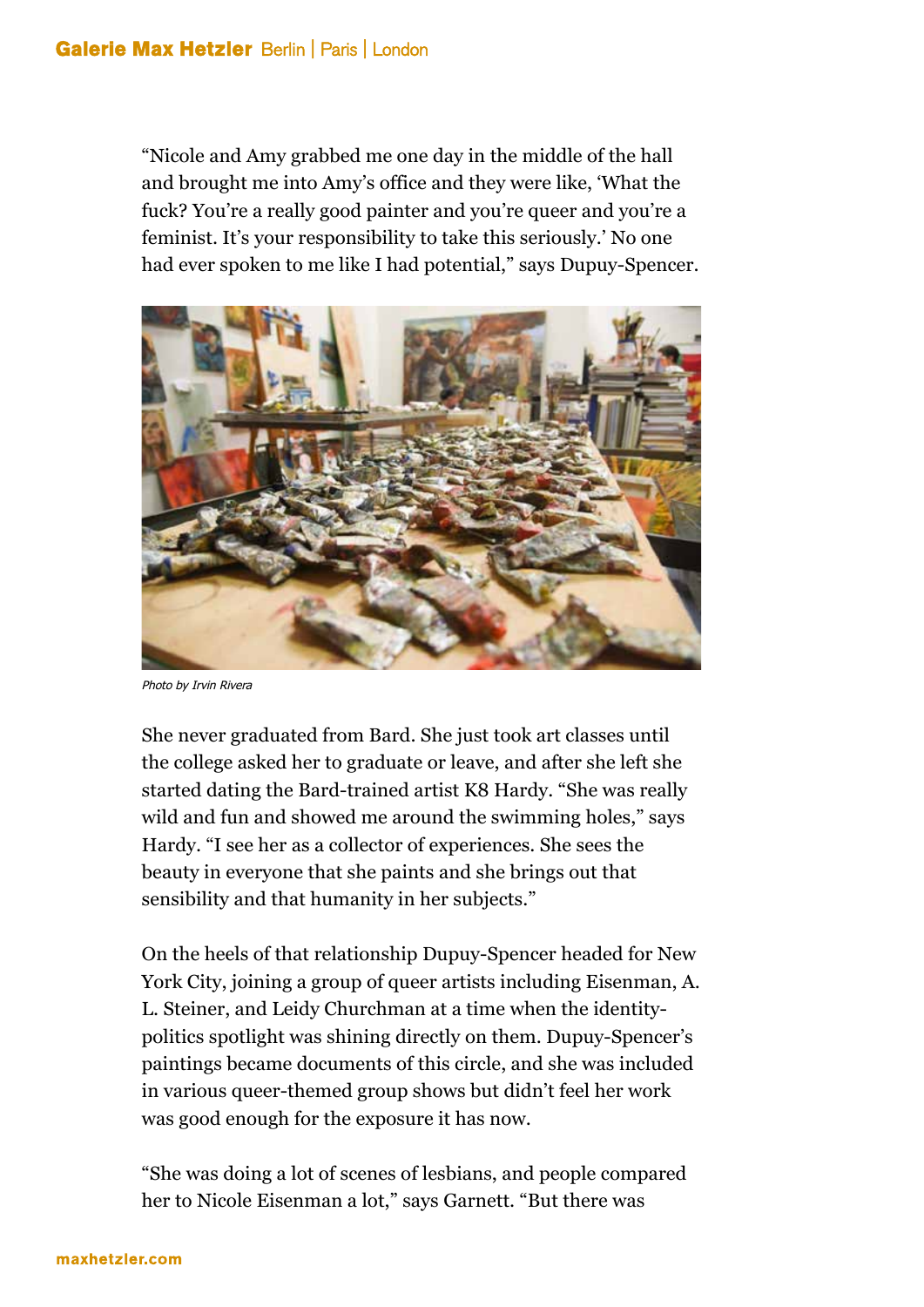always this white, working-class representation she was painting."

By then, in her mid-twenties, she'd been clean for over five years, but the toll of going out all the time and having to constantly be on during dinner parties with "artists doing weird performance-y drunk things" wore on her. She was diagnosed with multiple sclerosis at age 28, which she was initially treating with heavy injectable medications that made her feel sicker than her flareups. The social pressures of her New York life ultimately led her to use heroin again.

Around this time, Dupuy-Spencer was also struggling with her gender identity. In New York, she started injecting hormones, beginning the process of transitioning to male, although she never quite saw herself as either fully male or female.

"I definitely do not identify with being a woman," she says. "I'm trans, masculine presenting." She's not keen on pronouns, but said she/her sufficed for this article. "I don't consider myself transitioning, but I was starting to do that and found myself reacquainted with something that I really love in myself—the feminine side that was in a constant state of suppression. Being trans allowed me to understand what femininity really was." But though she came to peace with her identity, her addiction overtook her. At her bottom, Dupuy-Spencer began stealing to feed her heroin habit, including her roommate's record collection, and when she realized who she'd become and that she couldn't stop, she attempted suicide. Eisenman drove her Mt. Sinai Hospital and when Dupuy-Spencer woke up her mother was there to drive her to an all-women's rehab facility in New Orleans. After eight months, she left treatment but stayed on to answer phones at the men's facility.

"I was really scared of leaving. I wanted to stay as close as possible to the people who helped me get sober," she says. But, ultimately, in 2014, she made her way to L.A. and reconnected with old friends like Fowler and Garnett. She had no desire to return to New York and hasn't spoken to many of the people in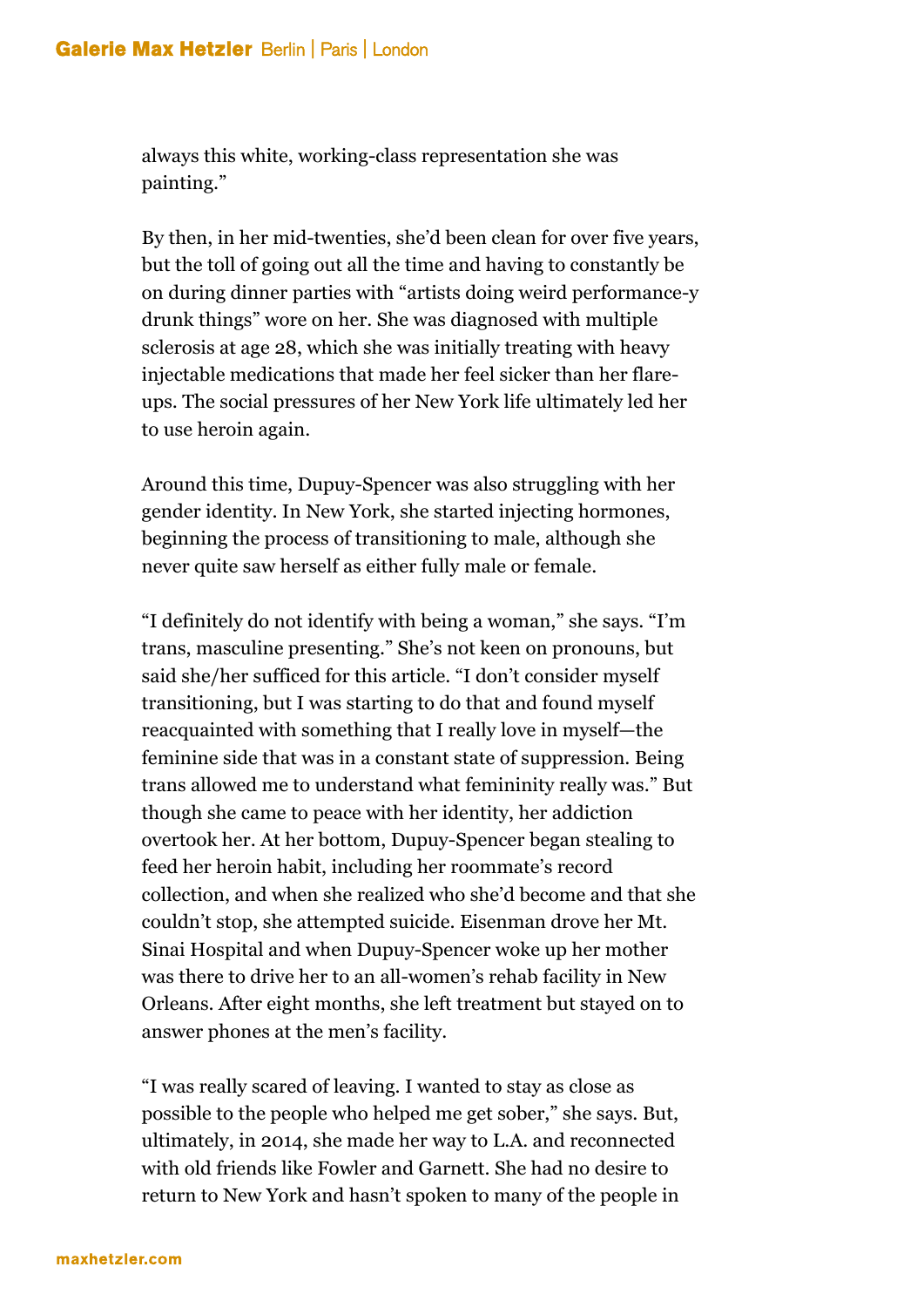that scene since.

"I feel like there's been this huge liberation. Sort of the worst thing that can happen interpersonally has happened," says Dupuy-Spencer of her breakup with her old art coterie. "So I don't have to make work about being a queer person at an art dance party anymore."

"I believe she was pigeonholed at the beginning," adds Mier. "A queer painter is not all she is or ever was. The art market wants to pin the tail on one thing when Celeste is just not only one thing. Celeste is a thinker and an intellectual with the ability to retain and delve into subjects so deeply and tell a story that is so complicated it literally takes 100 footnotes per painting to really know every detail."

Along with the liberation came a revelation: in 2019, she was diagnosed with autism. It helped to explain so much of what had been so difficult about her life. "Nobody ever taught me how to be a person—how to do stuff— but I also felt like there was something really wrong," she says. "I didn't know why I didn't understand how to get my electricity, how to greet somebody the way somebody meets a gallerist. I prided myself on watching everybody else really closely and emulating them. I had all these friends, and I realized that none of them knew me. But I was aware that if they really knew me, they wouldn't like what they saw. It wasn't just that I didn't know how to do stuff; I thought I was deeply flawed as a person, which is the messaging I got as a child as well."

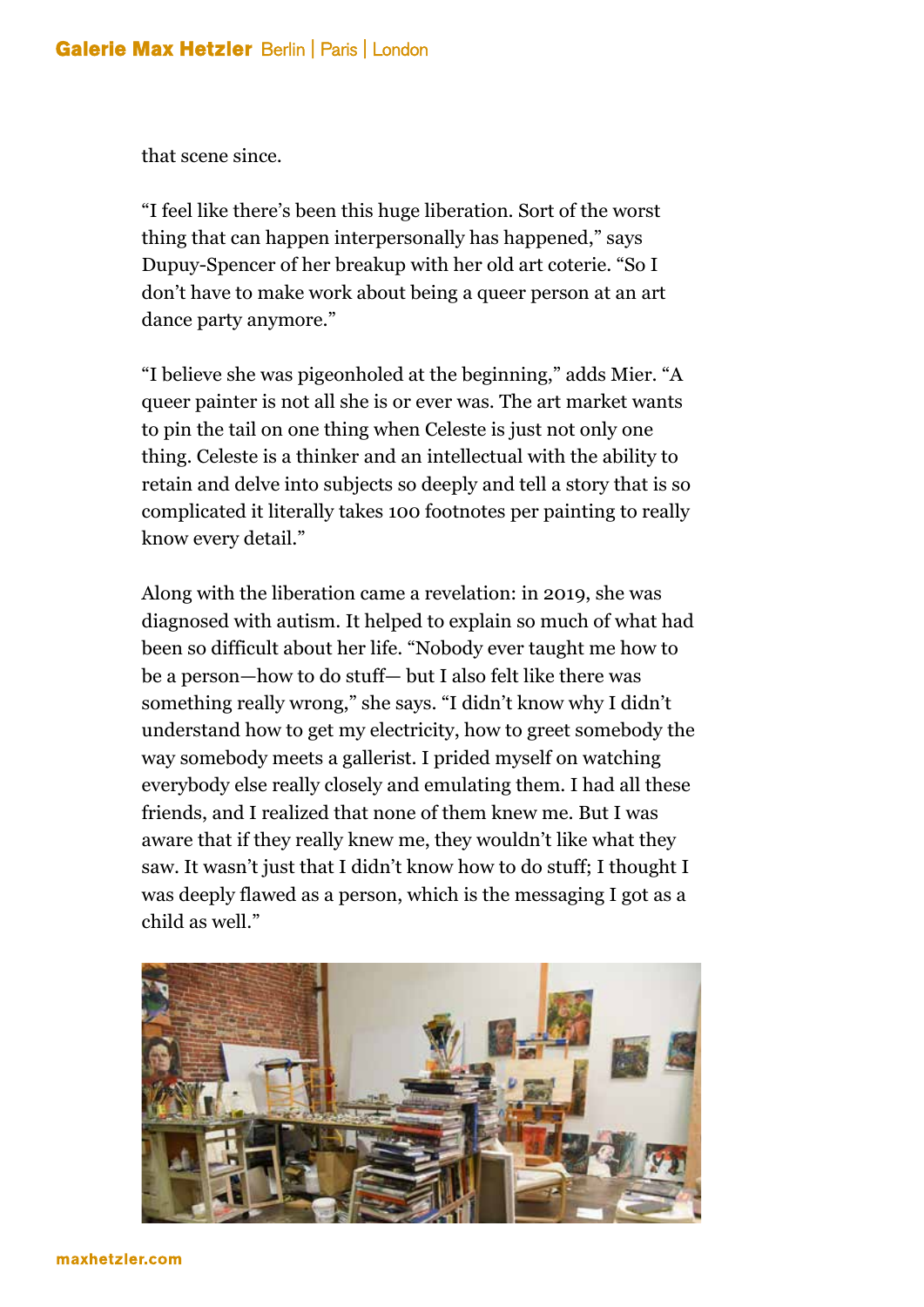## Photo by Irvin Rivera

Inside her Silver Lake garage, however, the autism fueled her intellectual rigor and marathon studio sessions. She began painting her old friends and haunts like the Rhinecliff and the people she'd met in New Orleans. Fowler, who had sold Dupuy-Spencer's drawings when the painter was still in New York, offered her a solo show once she saw the new work in L.A. Mier represented Fowler at the time and previewed the Artist Curated Projects show before it opened.

"Nino saw her watercolors on the flat file, met her, and just flipped out," recalls Fowler. Shortly after, Mier offered Dupuy-Spencer a solo show, which led to a waiting list for her work and offers for more shows from New York to Europe. At the opening of Wild and Blue, her New York solo debut at Marlborough Contemporary, which sold out immediately, she got a hard lesson about art-world dynamics. Several paintings in the show dealt with class struggle, including a tender portrait of her ex, Ralph DiMeo in a gray T-shirt, holding a fawn. But at the opening, Dupuy-Spencer overheard a collector comment, "Oh my God, I love white trash."

From that moment forward, she vowed to never again make paintings about class using images of friends. Instead, she pivoted her work toward grittier paintings with tougher subject matter. "I feel like if I'm going to be a figurative painter who is interested

in politics, I can't pretend that I'm not white and I can't pretend that racism isn't my problem or that I'm somehow above it," she notes. "I'm painting white America, and it's not about forgiving."

To better understand that America—one diametrically opposed to her lifestyle and her staunch atheist upbringing—she started attending services at the Evangelical Oasis megachurch on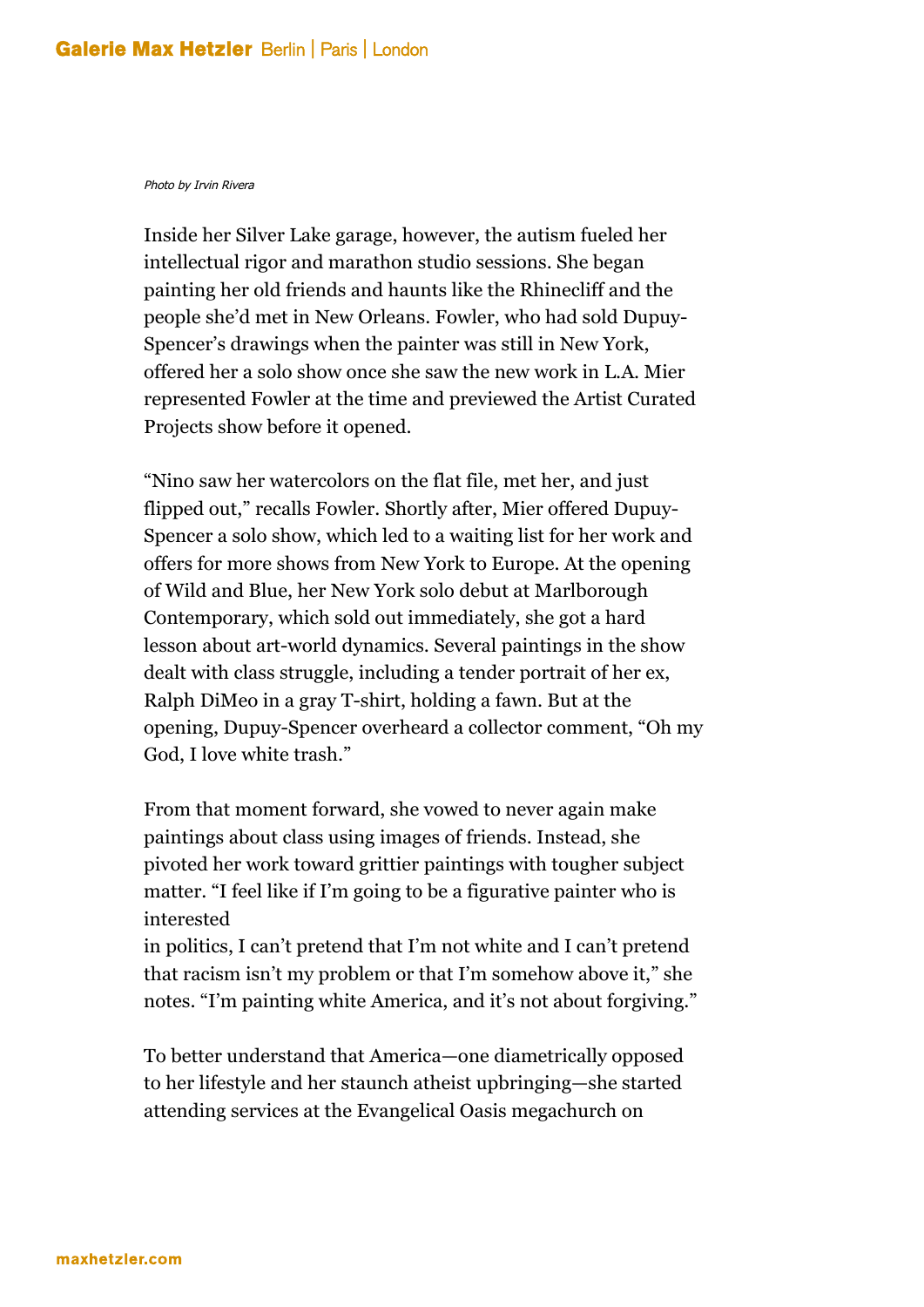Normandie, the big-box house of worship that famously bought Jesus a star on Wilshire Boulevard. She was baptized inside an elevated glass tank with the ceremony broadcast on closedcircuit jumbotrons. Nobody was more shocked than she was at how it impacted her. Dupuy-Spencer, who still considers herself an atheist, found herself sobbing at the church while singing along with the lyrics to Hillsong Worship's "New Wine." "I had this moment where I felt this wave crash over me. I don't think Christianity would be such a beautiful or transformative experience for me if I had been raised to believe it was true as a young person."



Photo by Irvin Rivera

Dupuy-Spencer came to the church after listening to Willie Nelson's "The Maker." She's been a die-hard country fan since 1999 when she heard "John Deere Green" by the late mulleted hitmaker Joe Diffie, who is all over the 12-hour "Countrycore" playlist she made for me after our first studio visit in May.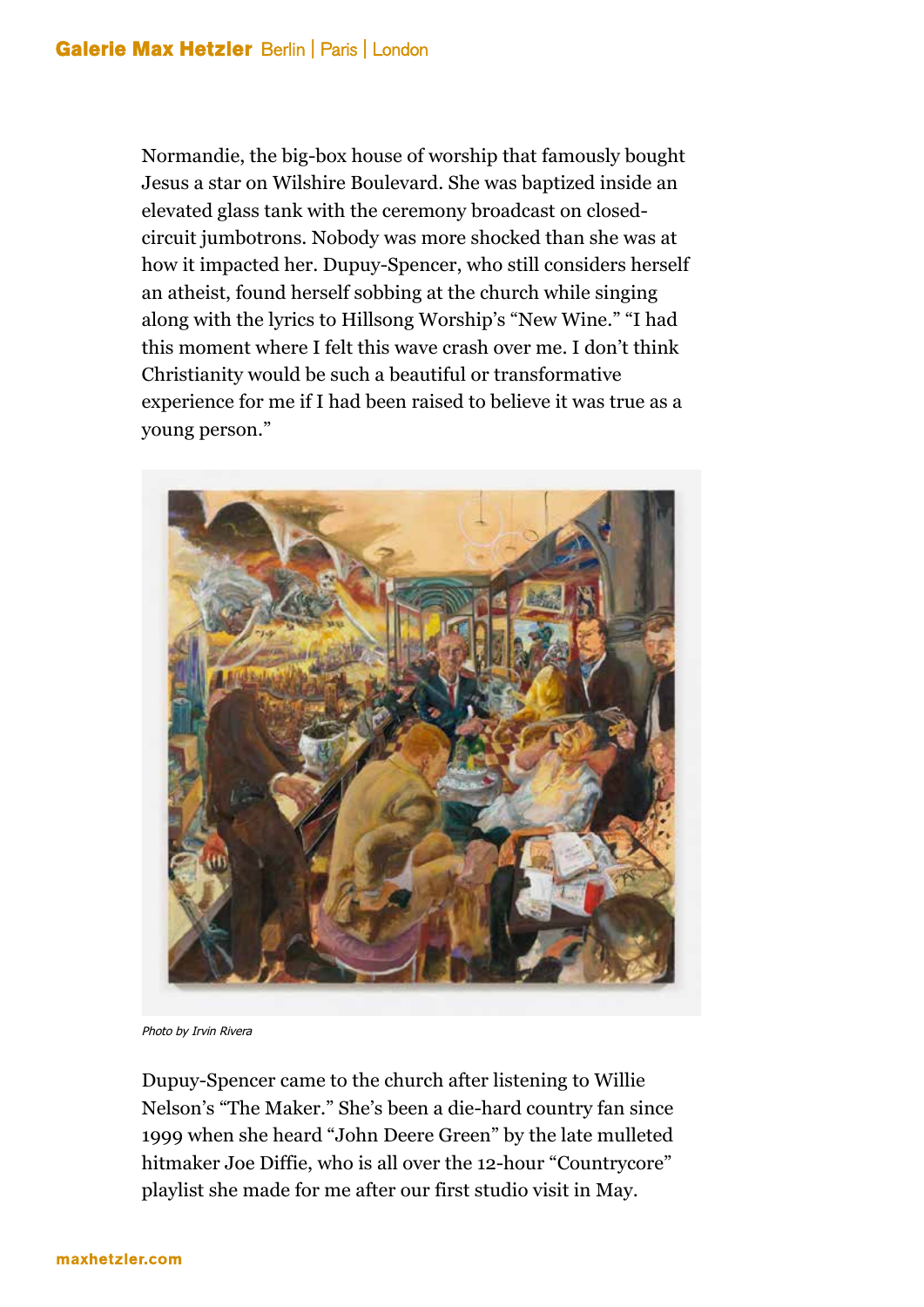"I was raised to believe that the only rational, smart people are atheists and I'm like, 'Am I saying that I'm a better, smarter person than Willie Nelson?" says Dupuy-Spencer. To depict her tear-inducing sing-a-long she listened to Hillsong on repeat, which produced another triumphant painting, And the Kingdom is Here. Jeffrey Deitch acquired the work from a 2020 group show at his gallery.

"It reflects the depth of her own experience," says Deitch, who displays the painting in the dining room of his Hollywood Hills home. "She wanted to understand what is going on with this Evangelical revival taking place right in the middle of Los Angeles. It's like you were at this worship, and it becomes nightmarish with people turning into animals. But it's not a negative portrayal, I would say you feel the spiritualism. It's a masterpiece and it's very life-enhancing for me. She has that ability to feel what other people are feeling even if it's something diametrically opposed to her own personal beliefs."

The reason she wants to go there, to bore down into the psyche of her opposition, is simple. "We're doing everything humanly possible to not feel what it feels like to actually be alive," she says. She boldly captures all of these fears and coping mechanisms in the mytho-poetic *When you've eaten everything below you, you'll devour yourself/except in dreams you're never really free,* which provided the "drum beat" to her 2020 solo with Max Hetzler and is also on display in New Orleans. For Dupuy-Spencer this painting operates like a deeply footnoted essay, which unfolds from a master of the universe penthouse overlooking downtown Manhattan flooded post-climate crisis. To belabor the Logan Roy decadence at play, there are cut-outs from the most horrific sections of Géricault's *The Raft of the Medusa* and George Bellows' *Bachannale* on the walls. A group of men have entered the loft to rob the industrialist. His assistant, by his side, sells off his art and properties, and seconds before a gold-plated pistol shoots him in the back of the head, he looks up to see death enter the frame as another man holds his child's Elmo doll, having just thrown the rich man's son off the side of the building.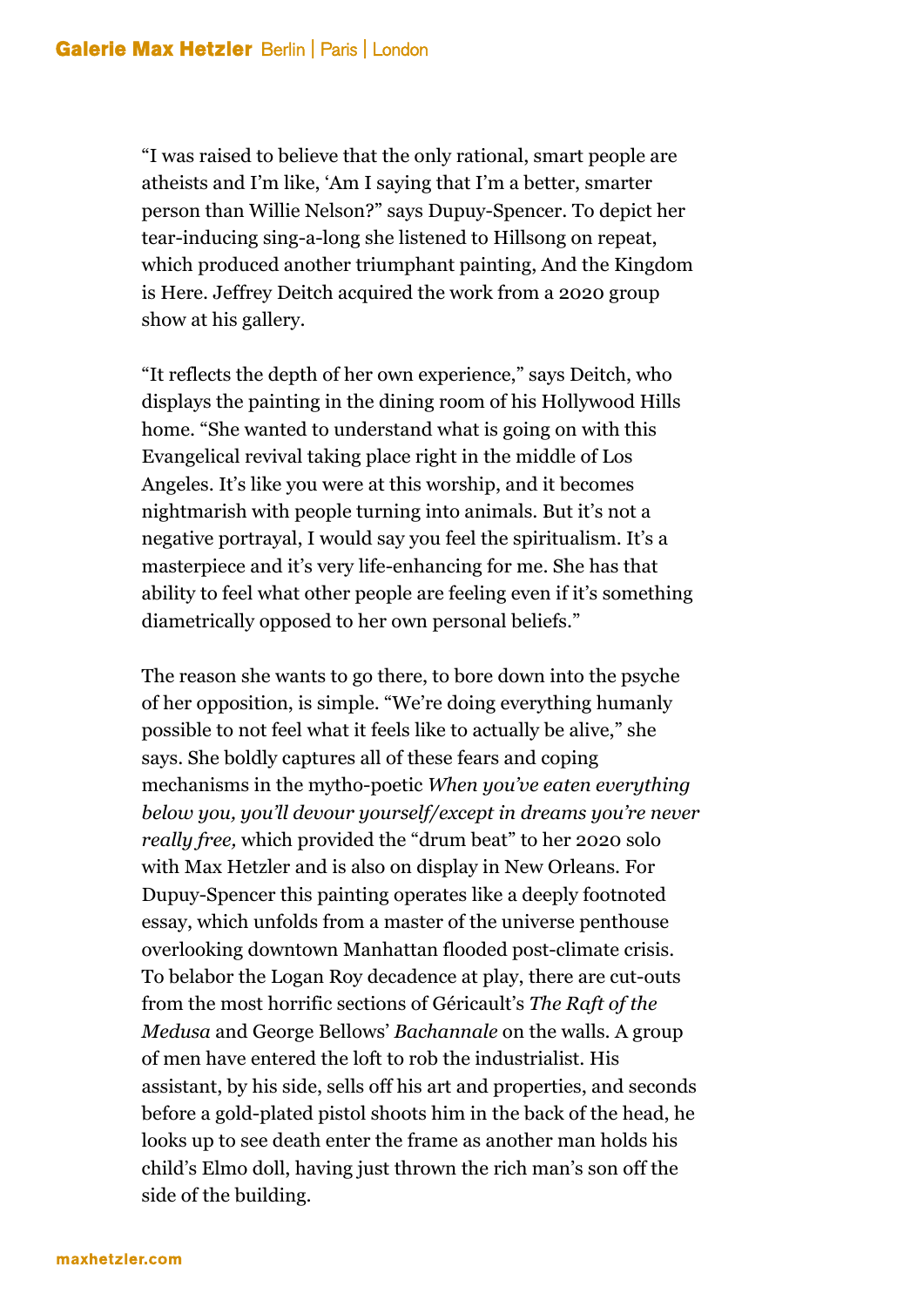"There's a point when wealth becomes unreasonable," says Dupuy-Spencer. "And you can only get there by eating everyone below you."

IT'S A FEW MINUTES past 10 p.m. on a muggy Friday evening in mid-August, and Dupuy-Spencer is still busy at work. Inside her tiny, skylighted studio, which is tucked into an industrial armpit just south of the Arts District, she's seated before a redbrick wall on a white Scandinavian-style armchair with streaks of oil paint running down the blond wood frame. Her rough-hewn attire, which might include a duster and ten-gallon hat at an art opening, is paired down to a white T-shirt revealing her tattoos ("Freeway" on her right arm; "O" for Oliver on her left), weathered Wranglers, cowboy boots, and a baseball cap. There's a surfboard-sized plank, stabbed with a half dozen throwing knives, leaning against a corner beside a tiny macabre oil painting of country music singer Lee Ann Womack. Stress balls and books cover every shelf, desk, and table.

"When I think about who I want to be as an artist, it always goes back to country music," she says, as country music blares in the background. "I don't want to make paintings that retain their value by being impenetrable to people like my mom. I want to have all those difficult conversations that are steeped in a historical context, but everybody is invited. Not just people who are \$100,000 in debt from art school."

As she lights yet another cigarette and sips coffee from a thermos, she walks over to a giant canvas propped up on cinder blocks, the latest of her latest epic religious paintings, Our Gerasenes, that would soon ship to New Orleans for Prospect.5. It's a rendering of the exorcism of the Gerasene demon, set in a firebombed Syria and led by a Black Jesus and a multicultural band of disciples including a female freedom fighter for the YPG, the home-grown People's Protection Units who enlist men and women volunteers from Syria, Europe, and America to protect Kurdish Syria—whose firebombed infrastructure provides the painting's hellscape backdrop—against ISIS.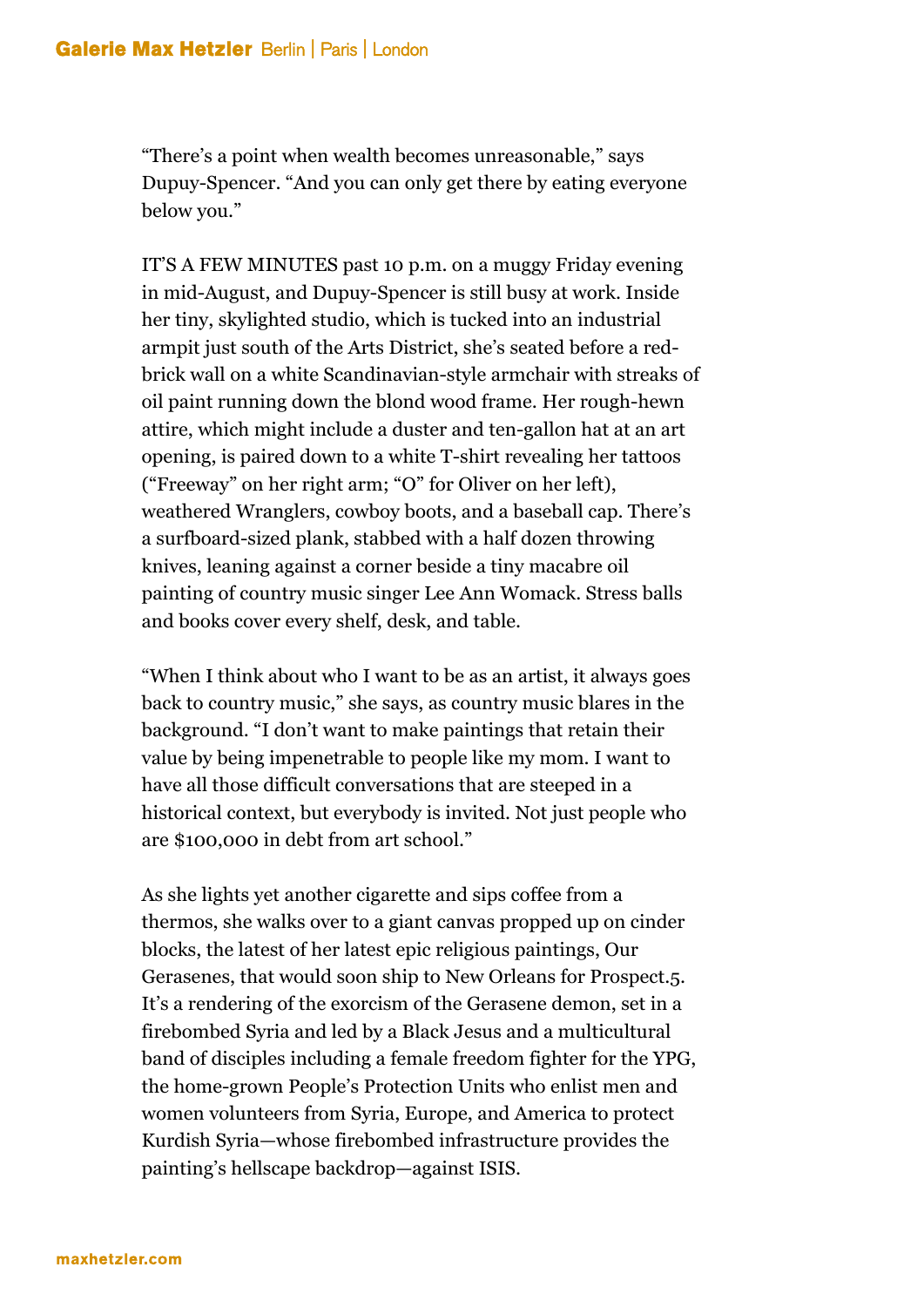"Even if there is no hope, there is this beautiful glimmer in Northern Syria," argues Dupuy-Spencer, her head framed by a YPG flag hanging over her studio door. She calls this painting a "response to all those crisis paintings" she's made of late and explains that Legion "is essentially the occupier. The trauma of one's own violence, this man who just eats and fucks," she says, lamenting that Prospect.5 "doesn't show all the times I paint love and sadness."

![](_page_14_Picture_2.jpeg)

Photo courtesy of Nino Mier Gallery and Celeste Dupuy-Spencer

Tender bedroom paintings with her ex, of her southern matriarchs, and of Fowler (with her dog, Dexter) made for the "Made in L.A." biennial are prime examples. The latter was